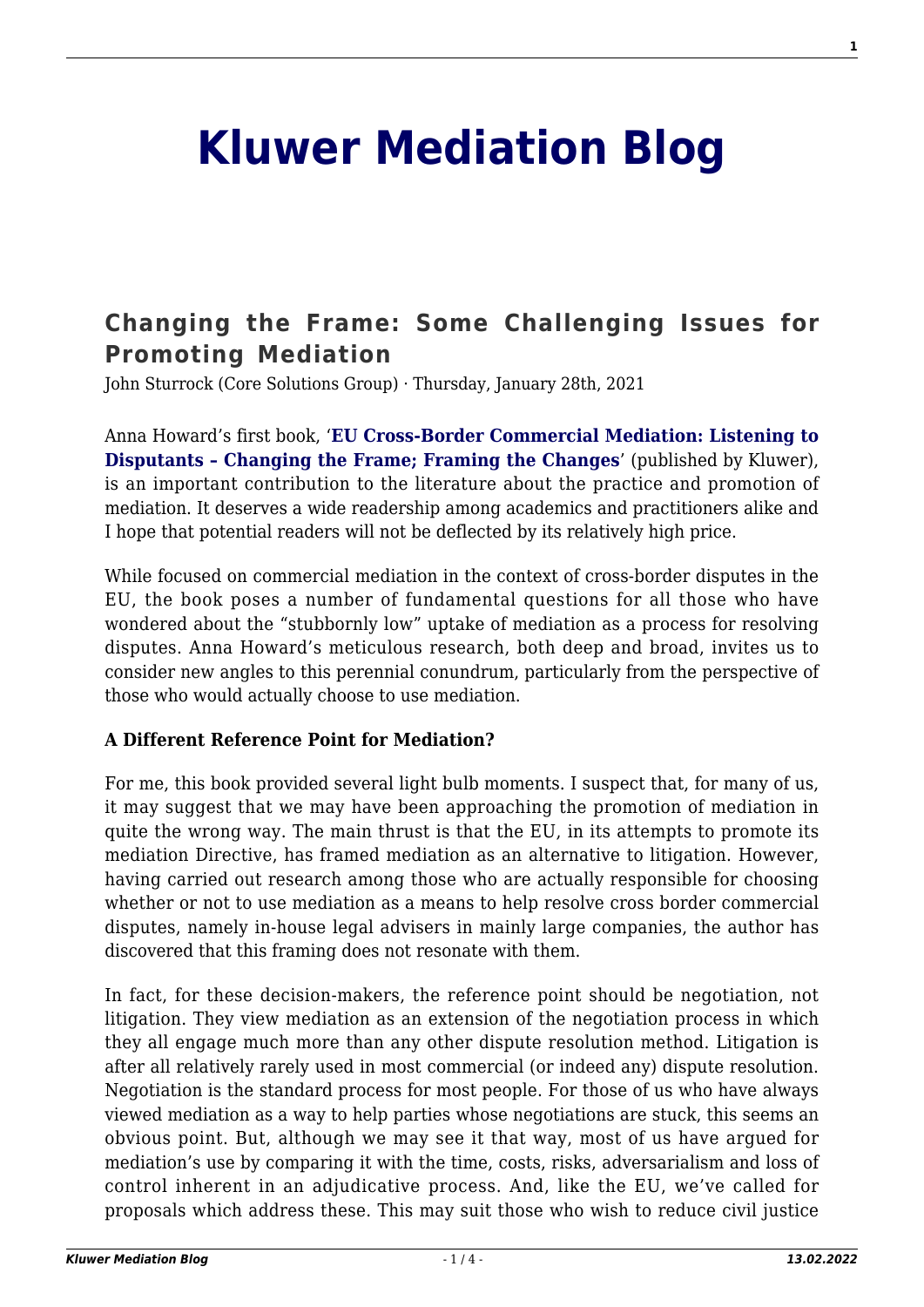budgets but it may fundamentally miss the point about the value which mediation adds, in and of itself.

In doing so, we have set mediation up in competition with litigation and to a lesser extent arbitration and other adjudicative procedures. This "oppositional approach" has created awkwardness with courts and justice systems. It has made some of us seem zealous or evangelical, relying on "anti-litigation rhetoric". And, as this book reveals, it does not resonate with users. While the author is careful to confine her conclusions to her field of study, I believe that the reasons she uncovers are likely to apply more widely. That is important because, while promoting mediation more explicitly as an assistance to parties with their negotiations opens up a much wider field of opportunity (whatever happened to "deal mediation"?), it also requires us to wrestle with the reasons expressed by the users for not wishing to call in a mediator to assist with negotiations.

# **Fear of Failure?**

It is in this discussion that I feel this book is really valuable. To invite a mediator to help is to admit that the parties themselves have not been able to negotiate a solution. It is thus perceived as an admission of failure. Often this perception is felt by the commercial people in whose hands the negotiation has taken place, especially if the suggestion for mediation comes from those charged with finding an alternative way to resolve the dispute. Not only that but users fear that any agreement reached in mediation will be viewed as sub-optimal and subjected to criticism by others. Far better to abdicate responsibility for the outcome to a third-party decision-maker who can be blamed if the result is unsatisfactory.

I have to confess that these points concur with my own experience, especially in the public sector, where fear of being blamed often leads decision-makers to baulk at mediating at all or, if they take that step at least, causes them to back away from making brave and (to the outsider) necessary choices. The ultimate cost to the taxpayer is often greater but it is easier for the court to be held responsible for ordering a course of action. It's a perfectly understandable human reaction.

(The thought has occurred to me that this fear of admitting failure may also apply to civil servants and politicians. Why, many of us have asked, was mediation not tried in the Brexit negotiations? I recall one civil servant saying to me, in another context, that they did not wish to hand over to a third party – perhaps this was an indication of an underlying fear of losing control or appearing to have failed.)

As the book suggests, all of this points to the need to change the frame and articulate clearly the added value which the involvement of a skilled outside mediator can bring to unassisted negotiations which become stuck, without inferring failure by the parties. It also points to the need to address wider issues of responsibility and accountability in our commercial and public sector cultures. Fear, blame, binary choices and scapegoating are all too familiar especially when resources are limited and zero-sum choices seem all that is available. Against that backdrop, the book is right to suggest that we need to acknowledge that mediation asks a lot of many disputants.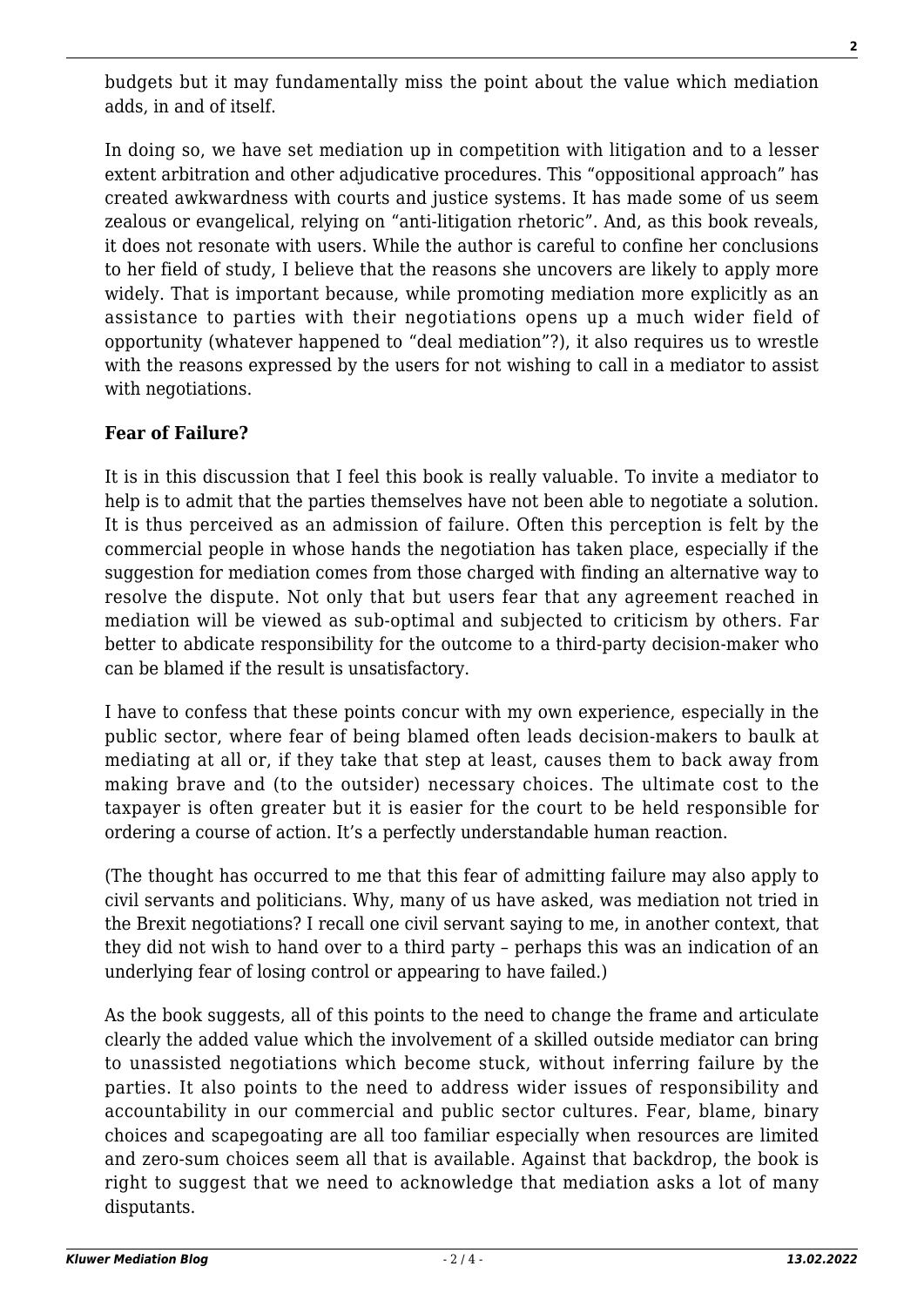## **Enforcing Mediation Agreements – the wrong approach?**

Another significant finding addressed in this book is how unimportant enforceability of mediation agreements is for the interviewees. They go further: mediation agreements are freely entered into contracts like any others which spring from commercial negotiations. Their comments suggest that there is no rational basis for according the former preferential treatment over the latter. Indeed, it is arguable that to do so is unsound in theory. Speaking for myself, I have always considered the initiative which led to the Singapore Convention on enforceability of mediation agreements to be misconceived and to confuse a contract, reached by consensus with the help of a mediator, with a third-party imposed court order or arbitration award. This book offers the user affirmation of that very point, "a solution in search of a problem" as one interviewee put it.

I do wonder if the prevalence of erstwhile litigation lawyers in mediation policymaking and practice has led us to an unfortunate place, both in the narrow sense of the Singapore Convention and more generally in the way mediation has been presented to the outside world? Of course, it has rather suited us to present mediation in a particular way as it plays to our knowledge and skills but have we done it a great injustice, even come close to throwing the baby out with the bathwater? As this book points out, mediation is often grouped with litigation and arbitration as a third party process, often in the context of "legally constructed" cases. If we think about it, this is a fundamental error of categorisation and almost bound to deter many potential users who view disputes much more broadly.

## **Challenging Our Views?**

Do you find yourself resisting these observations and questions? For those of us who have staked a lot in recent years on a particular approach to promoting mediation, that would be understandable. But the point of, and made in, this book is that we need to step back, take stock, avoid a merely reflexive response and be deliberate and curious in our approach. One of its charms is its regular recourse to more philosophical sources for inspiration. Drawing extensively on the writing of John Paul Lederach, Anna Howard reminds us that the obvious answer may be right in front of us, but that we are blind to it. We need to challenge our predetermined solutions and confirmation biases – and be prepared to change our framing.

Indeed, referring also to the excellent examination of brain science by Tim Hicks in his book ['Embodied Conflict'](https://www.routledge.com/Embodied-Conflict-The-Neural-Basis-of-Conflict-and-Communication/Hicks/p/book/9781138087125), the author reminds us that cognitive biases afflict us all, mediators and users. For the latter, this is about the impact on decisions about entering mediation at all, as much as what happens during it. This topic is a field ripe for further discussion as we seek to frame the changes which will bring about much greater use of this hugely beneficial and constructive contribution to society which we call mediation. For providing stimulus and provocation along the way, Anna Howard deserves our gratitude and admiration.